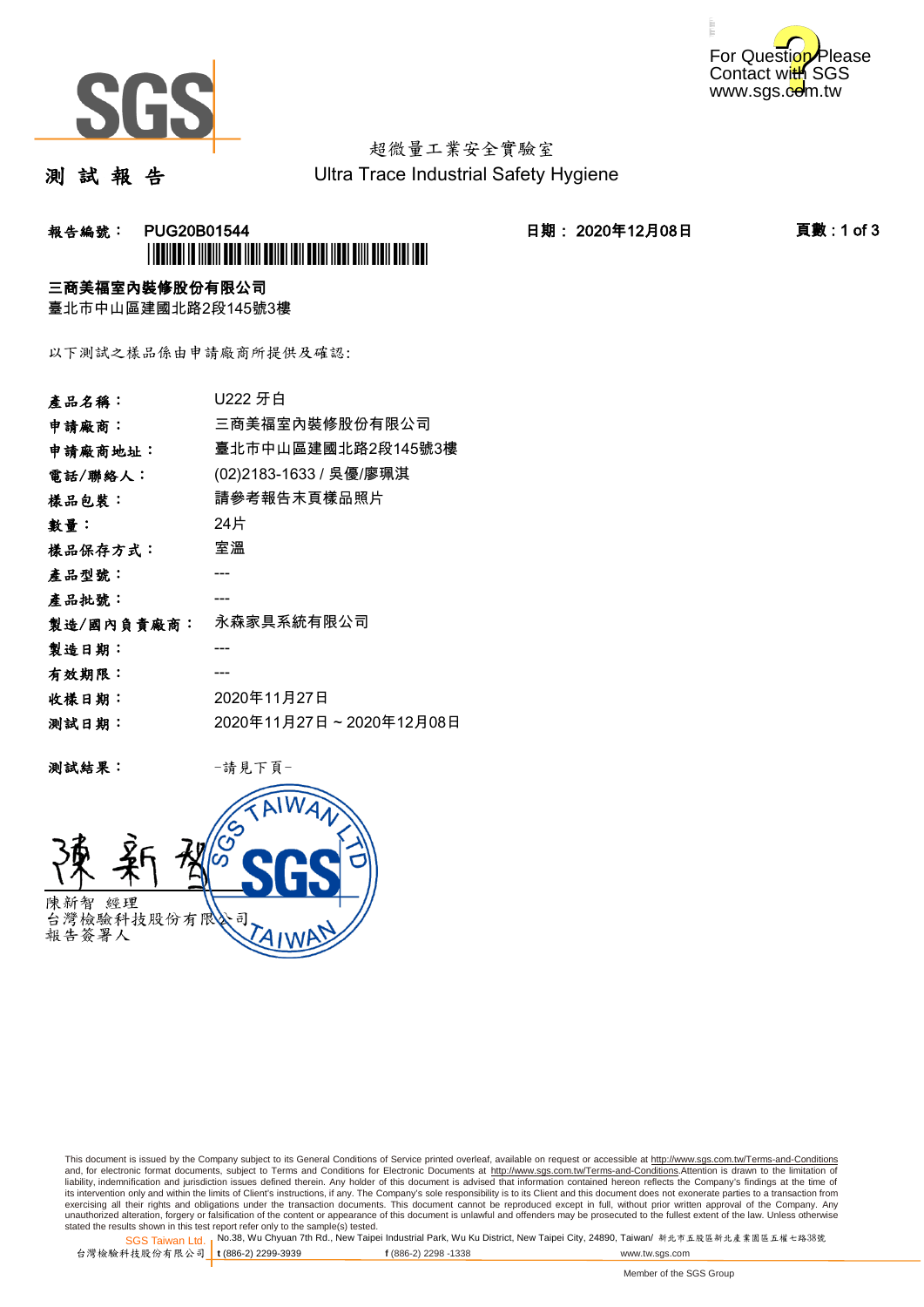

## 超微量工業安全實驗室

測 試 報 告

Ultra Trace Industrial Safety Hygiene

### 報告編號: PUG20B01544 日期: 2020年12月08日 頁數 : 2 of 3 \*PUG20B01544\*

#### 三商美福室內裝修股份有限公司

臺北市中山區建國北路2段145號3樓

測試結果:

| 测試項目      | CAS NO.       | 測試方法                                                                                | 測試<br>結果 | 定量/偵測<br>極限 | 單位   |
|-----------|---------------|-------------------------------------------------------------------------------------|----------|-------------|------|
| 甲醛釋出量     |               | ---                                                                                 |          | ---         |      |
| 甲醛釋出量-平均值 | $50 - 00 - 0$ | 本測試參考國家標準106.11.29公布建議檢驗<br><sup> </sup> 方法-CNS2215粒片板中甲醛釋出量,以分光 <br>光度計(UV/VIS)檢測。 | 0.0651   | 0.0290      | mg/L |
| 甲醛釋出量-最大值 | $50 - 00 - 0$ |                                                                                     | 0.0651   | 0.0290      | mg/L |

備註:

1.測試報告僅就委託者之委託事項提供測試結果,不對產品合法性做判斷。

2.本測試報告之所有檢驗內容,均依委託事項執行檢驗,如有不實,願意承擔完全責任。

3. 本報告不得分離,分離使用無效。

4.若該測試項目屬於定量分析則以「定量極限」表示;若該測試項目屬於定性分析則以「偵測極限」表示。

5.低於定量極限/偵測極限之測定值以「N.D.」或「 陰性」表示。微生物測試低於定量極限以「<定量極限值」表示。

6.甲醛釋出量:

| 記號  | 甲醛釋出量平均值丨 | 甲醛釋出量最大值 |  |  |
|-----|-----------|----------|--|--|
|     | $0.3$ 以下  | $0.4$ 以下 |  |  |
| ົ່າ | $0.5$ 以下  | $0.7$ 以下 |  |  |
| ົ   | $1.5$ 以下  | $2.1$ 以下 |  |  |

- END -

This document is issued by the Company subject to its General Conditions of Service printed overleaf, available on request or accessible at http://www.sgs.com.tw/Terms-and-Conditions and, for electronic format documents, subject to Terms and Conditions for Electronic Documents at http://www.sgs.com.tw/Terms-and-Conditions.Attention is drawn to the limitation of liability, indemnification and jurisdiction issues defined therein. Any holder of this document is advised that information contained hereon reflects the Company's findings at the time of<br>its intervention only and within t exercising all their rights and obligations under the transaction documents. This document cannot be reproduced except in full, without prior written approval of the Company. Any<br>unauthorized alteration, forgery or falsifi

SGS Taiwan Ltd. 1 stated the results shown in this test report refer only to the sample(s) tested.<br>Stated the results shown in this test report refer only to the sample(s) tested.

台灣檢驗科技股份有限公司

**t** (886-2) 2299-3939 **f** (886-2) 2298 -1338 www.tw.sgs.com